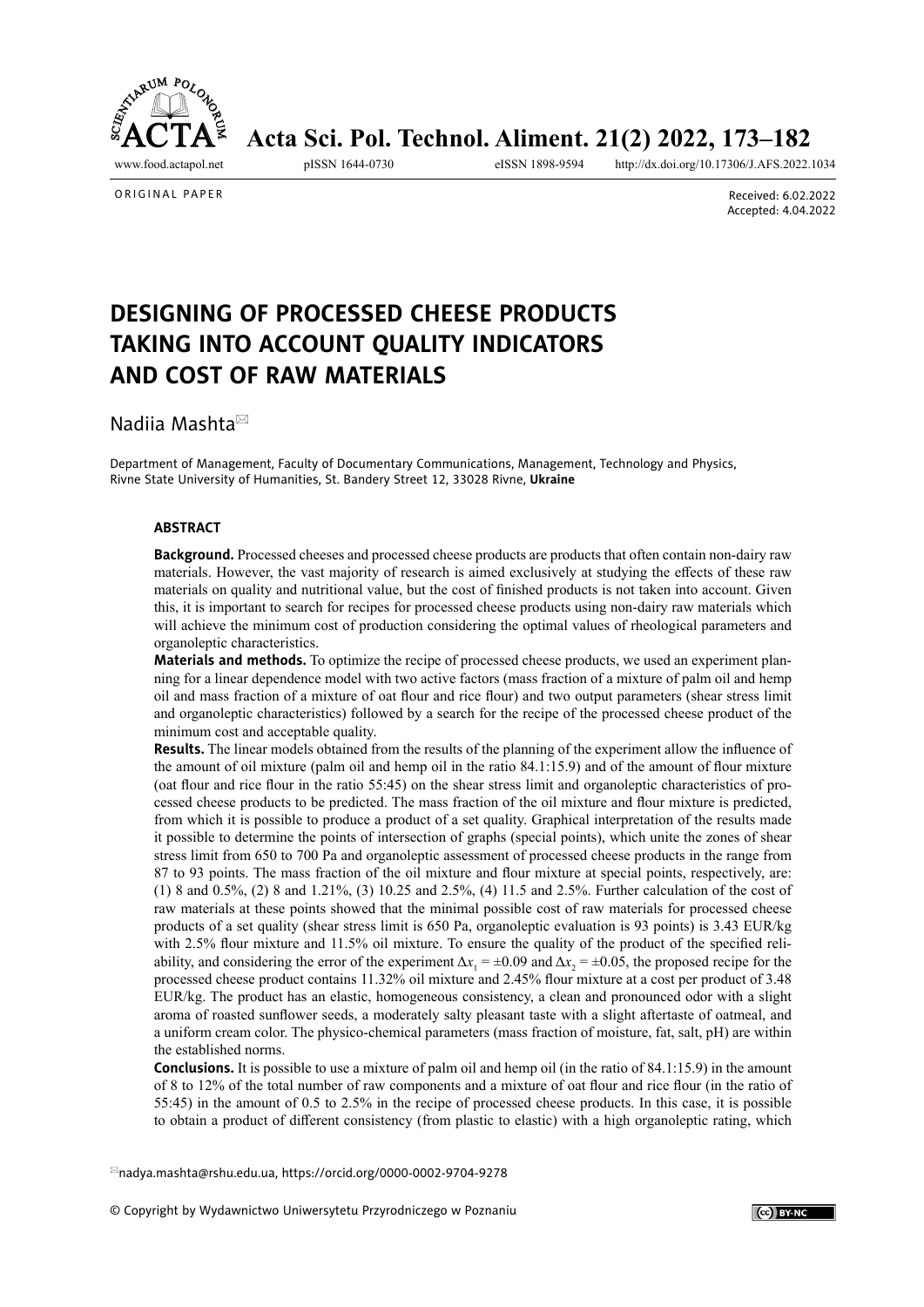depends on the amount and ratio of the non-dairy raw materials used. The processed cheese product which contains 11.32% oil mixture and 2.45% flour mixture is characterized by having the minimum cost, optimal value of shear stress limit, high organoleptic properties, and physicochemical parameters within established norms. The proposed approach to the designing of the recipe, taking into account its cost, can be used in the manufacturing of processed cheese products using other non-dairy raw materials.

**Keywords:** processed cheese products, processed cheese, experiment planning, shear stress limit, organoleptic characteristics

# **INTRODUCTION**

Processed cheese and processed cheese products are multi-component foods whose properties can be purposefully controlled. Scientific research confirms that cheeses, including processed ones, are most frequently fortified by nutrients (Villamil et al., 2021). As well as this, the shortage of raw milk and the negative impact of animal husbandry on the climate necessitates the use of non-dairy components in processed cheese products or the manufacturing of cheese analogues without milk proteins and fats as an alternative to processed cheeses (Guinee et al., 2022). Therefore, the use of vegetable proteins and fats in the composition of processed cheese products in order to reduce the cost of the finished product has become the norm. However, much scientific research has shown that the use of blends of vegetable fats and proteins in processed cheese products can not only reduce the cost of the product, but also affect its organoleptic characteristics and nutritional value (Villamil et al., 2021).

Recently, many scientific papers have been devoted to the possibility of introducing vegetable oils into cheese products: canola oil (Ramel et al., 2018b), rapeseed oil (Ramel et al., 2018a), soybean oil in the form of oleogel using rice bran or sunflower wax (Huang et al., 2018), and lycopene oil obtained from tomato peel waste (Zayan et al., 2021), etc.

Given the urgency of the problem of obesity and the need to produce low-calorie foods, scientists are exploring the possibility of using fat substitutes in the recipe of defatted processed cheeses. In particular, scientific work (Schädle et al., 2020) has proven the feasibility of adding inulin, polydextrose, corn dextrin, and microparticle whey protein (MWP) as fat substitutes in concentrations from 3 to 7 g/100 g, and scientific work (Ferrão et al., 2016) demonstrates the specifics of the introduction of starch and inulin with a simultaneous decrease in sodium and the addition of probiotics to processed cheeses.

Research on the use of vegetables and flour in processed cheeses and processed cheese products has caught the attention of scientists, some of whom have proven the feasibility of using mixtures of powdered mushrooms, potatoes, zucchini, carrots, green beans, green peas, celery, leeks, dill, and parsley (Farahat et al., 2021); the expediency of using oatmeal in concentrations of 1 and 2.5% in processed cheeses to increase their biological value has been substantiated (Hamdy et al., 2021); the influence of asparagus powder (in concentrations of 0.5%, 1% and 1.5%) on the qualitative properties of processed cheese has been evaluated (Solhi et al., 2019); the positive effects of wild onions *Allium odorum* (fresh and powdered) on the organoleptic characteristics and shelf life of processed cheese has been proved (Alimardanova et al., 2021); the effects of carrot pomace paste (10, 20, 30% of processed cheese base; El-Dardiry, 2021) and red sweet pepper paste (10, 20% of processed cheese base; Atwaa et al., 2020) on the physicochemical and textural properties has been analyzed; the optimal amount of sea buckthorn in a recipe of processed cheese taking into account its influence on organoleptic and rheological parameters using response surface methodology has been established (Haixiang et al., 2021); the expediency of adding 5 and 10% roasted walnut paste to the recipe of processed cheeses in order to improve their fatty acid composition has been proved (Abbas et al., 2021); the influence of cassava flour (3, 5, and 7%) on the quality of processed cheese has been analyzed (Rodríguez et al., 2020); the optimal amount (3%) of sunflower isolate in processed cheeses has been established (Bolgova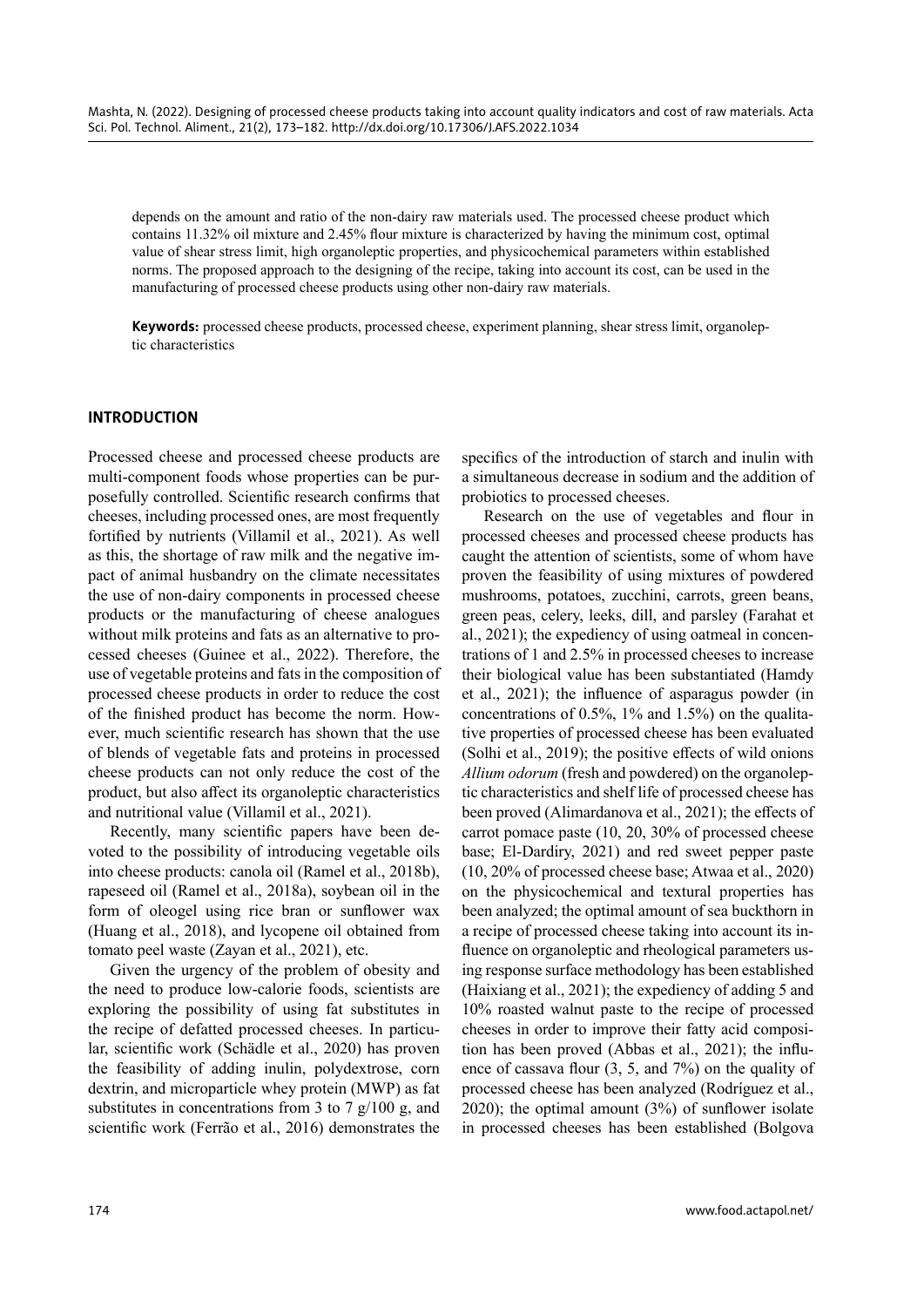et al., 2020); the possibility of partial replacement of dairy ingredients by 2–6% of black rice powder for the production of functional processed cheeses has been investigated (Khalil and Elkot, 2020).

A review of the literature has shown that the latest way to introduce non-traditional components into processed cheese is to use microcapsules. In particular, the possibility of adding functional microcapsules from mustard seed extract and *Bifidobacterium* to the composition of processed cheese has been substantiated (El-Sayed et al., 2021). It allows a product with functional properties to be obtained. The possibility of using microencapsulated chia oil (*Salvia hispanica*) and inulin for the enrichment of processed cheese with polyunsaturated fat has been proven (Cardoso et al., 2020). It has been substantiated that adding microencapsulated extract of fig leaves has a positive effect on the shelf life of processed cheese (Elsayed et al., 2021).

It is quite common to research the possibilities of using local products in processed cheeses. In particular, the possibilities of using a unique Greek phytotherapeutic product – Chios mastic gum (Salek et al., 2020) and canistel (exotic fruit) in combination with inulin in processed cheeses have been researched (Saraiva et al., 2020); the positive effects of curcumin nanoemulsion by ratios of 2.5% and 5% (El-Sayed et al., 2021), date syrup in the amount of 15, 20, 25% (El-Loly et al., 2021), and date seed powder in the amount of 0, 1, 5, 10% (Darwish et al., 2020) on the physicochemical, microstructural, organoleptic, and functional properties of processed cheese have been confirmed.

In addition, research on the possibility of adding dietary fiber to processed cheeses remains relevant. In particular, scientific work (Ferrão et al., 2018) has proved the feasibility of using galactooligosaccharides and xylooligosaccharides in the processed cheese Requeijão cremoso. The influence of oat fiber on the rheological properties of processed cheese has been researched (Ramel et al., 2018b). Scientists have also examined the effects of hydrocolloids (tapioca starch and potato starch (Fu and Nakamura, 2018), konjac glucomannan and konjac flours (da Silva et al., 2016), and basil seed gum (Hosseini-Parvar et al., 2015) on the rheological properties and microstructure of processed cheeses.

However, the vast majority of research is aimed solely at studying the impacts of additives on quality and nutritional value and does not take into account the costs of the finished product, although the production of processed cheeses and cheese products belongs to the material industry. Therefore, it is important to find a recipe for processed cheese products that uses non-dairy raw materials which will achieve the minimum possible cost of the finished product while taking into account the optimal values of rheological parameters and organoleptic evaluation.

#### **MATERIALS AND METHODS**

The control sample was a processed cheese product containing hard cheese with a mass fraction of fat in the dry matter of 50%, skimmed milk powder with a mass fraction of dry matter of 96%, acid-set cheese with a mass fraction of fat of 9%, water, refined deodorized palm oil, margarine with a mass fraction of fat of 72%, salt-melter «Carfosel 996» and stabilizer «GMP-250». Deodorized palm oil was according to DSTU 4306:2016 «Oil palm. General technical specifications», unrefined cold pressed hemp oil (TM «Korysna oliia», Kyiv), oat flour and rice flour (manufactured by «Agrosnab LLC», Kyiv) were chosen as non-dairy raw materials.

To solve the tasks set in the article, experimental planning for a linear dependence model was used (Makarichev and Ivannikov, 2016).

The active factors selected are:

- $x_1$  mass fraction of the oil mixture (refined deodorized palm oil and unrefined hemp oil)
- *x*2 mass fraction of a mixture based on oat flour and rice flour.

The output parameters were:

- *y*1 shear stress limit, Pa
- *y*2 organoleptic characteristics, points.

The calculation of the composition of the first active factor (ratio of oils in the composition) was performed using a method based on linear programming (Okara et al., 2009) in a spreadsheet in MS Excel, taking into account that the palm oil in the composition contains at least 75% and a ratio of ω-6:ω-3 polyunsaturated fat is  $(6-7)$ :1. The result is an oil mixture containing 15.9% hemp oil and 84.1% palm oil.

The ratio of the components of the second active factor, namely the mixture of oat flour (55%) and rice flour (45%), was determined by optimizing the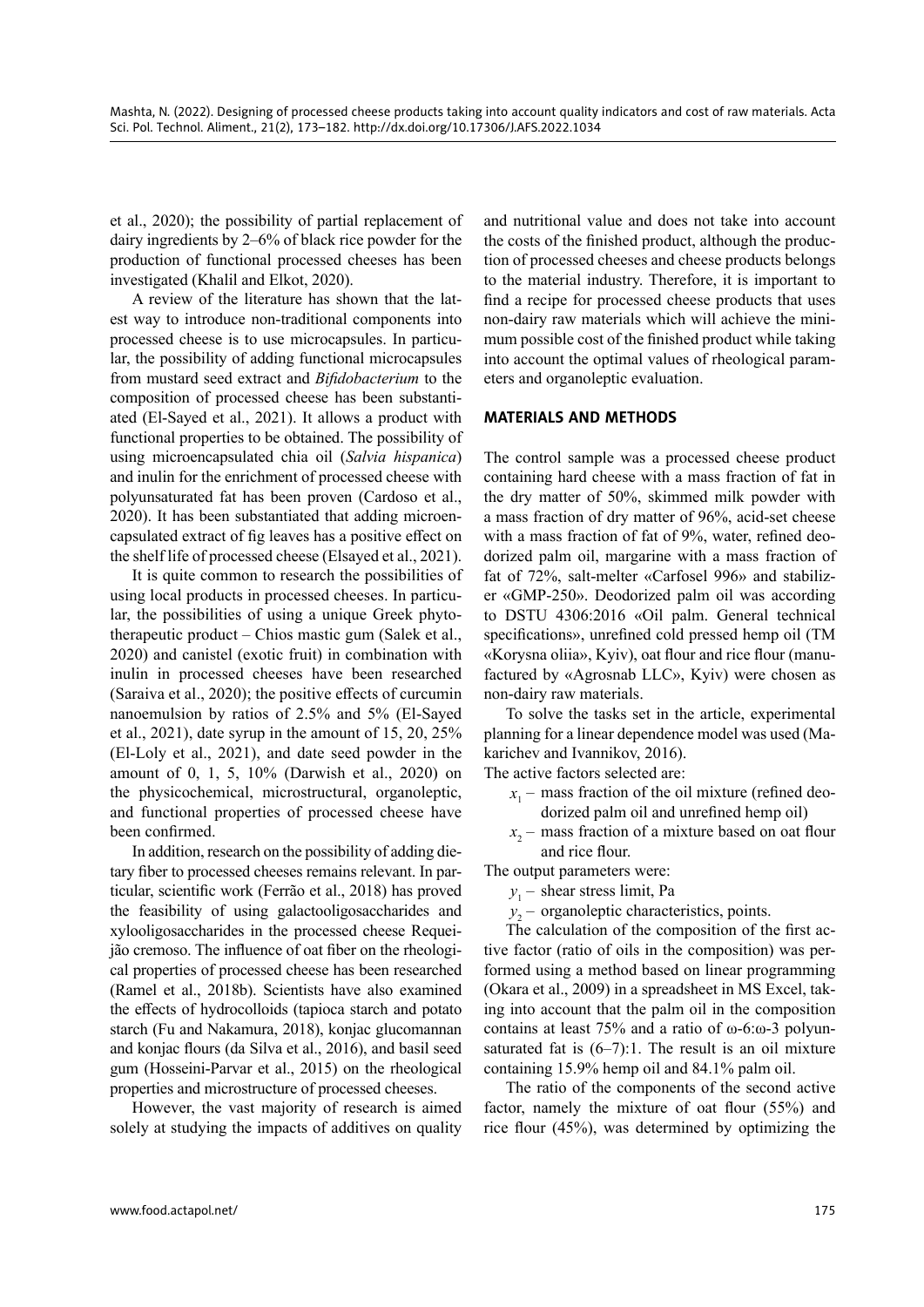composition of the mixture by the smallest modules (Babenko et al., 2009), the essence of which is to use the tool «Search solutions» (Solver) of the spreadsheet in MS Excel in order to select the ratio of components with amino acid composition as close as possible to ideal according to the Report of a Joint FAO/ WHO/UNU Expert Consultation «Energy and protein requirements».

The first output parameter  $y_1$  (shear stress limit) was determined by the method of penetration using a hand penetrometer of the LP brand by immersing a conical indenter with an angle at the apex of 60° and height of 0.016 mm in the product. The temperature of the processed cheese during research was  $2 \pm 2^{\circ}$ C. The shear stress limit of the processed cheese product was calculated using the formula of Rebinder:

$$
y_1 = K \cdot (m/h^2)
$$

where:

- $K-$  the constant of the cone, which depends on the angle of the cone at its apex,  $N/kg, K = 2.1$ N/kg
- $m -$  the mass of the moving part of the device, kg,  $m = 0.2857$  kg
- *h*  the maximum depth of immersion of the cone, m.

To establish the values of the second output parameter  $y_2$  (organoleptic quality indicators), the author's 100-point evaluation system was used (Mashta, 2009), which includes quality indicators such as the condition of the surface after removing the package, view after cutting, dough color, consistency, odor, and taste. Quality assessment was performed on the processed cheese products which had been refrigerated for two days at a temperature of  $2 \pm 2$ °C. Organoleptic evaluation of the processed cheese products was carried out at the meetings of three tasting commissions which involved 10 experts. Each taster was provided with samples of the processed cheese products, tasting cards, and a scale for assessing the quality of the processed cheese products.

The calculation of the recipes for the processed cheese products was carried out using standard formulas of material balance to obtain finished products of the required fat content and moisture.

Control and experimental samples of the processed cheese products were made under laboratory

conditions using an automatic cheese factory "Craftstore" for 10 liters by traditional technology in accordance with the technological instructions for processed cheese TU U 15.5-30019749-007:2005 «Processed cheese. Specifications».

The adding of non-dairy raw materials to the processed cheese products required correction of the traditional technological process of production. Therefore, a mixture of oat flour and rice flour was diluted with water at 40–45°C and kept for 15–20 minutes to fully hydrate and disperse the particles of the added powders; next, it was pasteurized at 90–95°C for 15–20 seconds, after which it was added to the cheese mass. The oil mixture was added to the cheese in two stages: palm oil – after melting hard cheese and acid-set cheese, and hemp oil – 3 minutes before the end of the melting process to minimize its heat treatment.

pH measurements were performed using a pH meter-millivoltmeter pH-150M according to DSTU 8550:2015 «Milk and milk products. PH measurement by potentiometric method». The mass fraction of moisture was determined by drying the sample of the test product at a temperature of  $100 \pm 2$ °C in an oven to constant weight, followed by weighing according to DSTU 8552:2015 «Milk and milk products. Methods for determining moisture and dry matter». The mass fraction of fat in the dry matter was determined using the butyrometric method according to DSTU ISO 11870:2007 «Milk and milk products. Determination of fat content. General guidance on the use of butyrometric methods». The mass fraction of salt was determined using the method using silver nitrate according to GOST 3627-81 «Milk products. Methods for determination of sodium chloride». The mass fraction of milk fat in the fat phase was calculated according to the GOST R 52685-2006 «Processed cheeses. General specifications».

# **RESULTS AND DISCUSSION**

Given that the aim of the research was to develop a new processed cheese product of minimum cost and made using non-dairy raw materials, the active factors during the mathematical planning of the experiment were:  $x_1$  – mass fraction of oil mixture (refined palm oil and unrefined hemp oil) and  $x_2$  – mass fraction of flour mixture (oat flour and rice flour). The ranges of change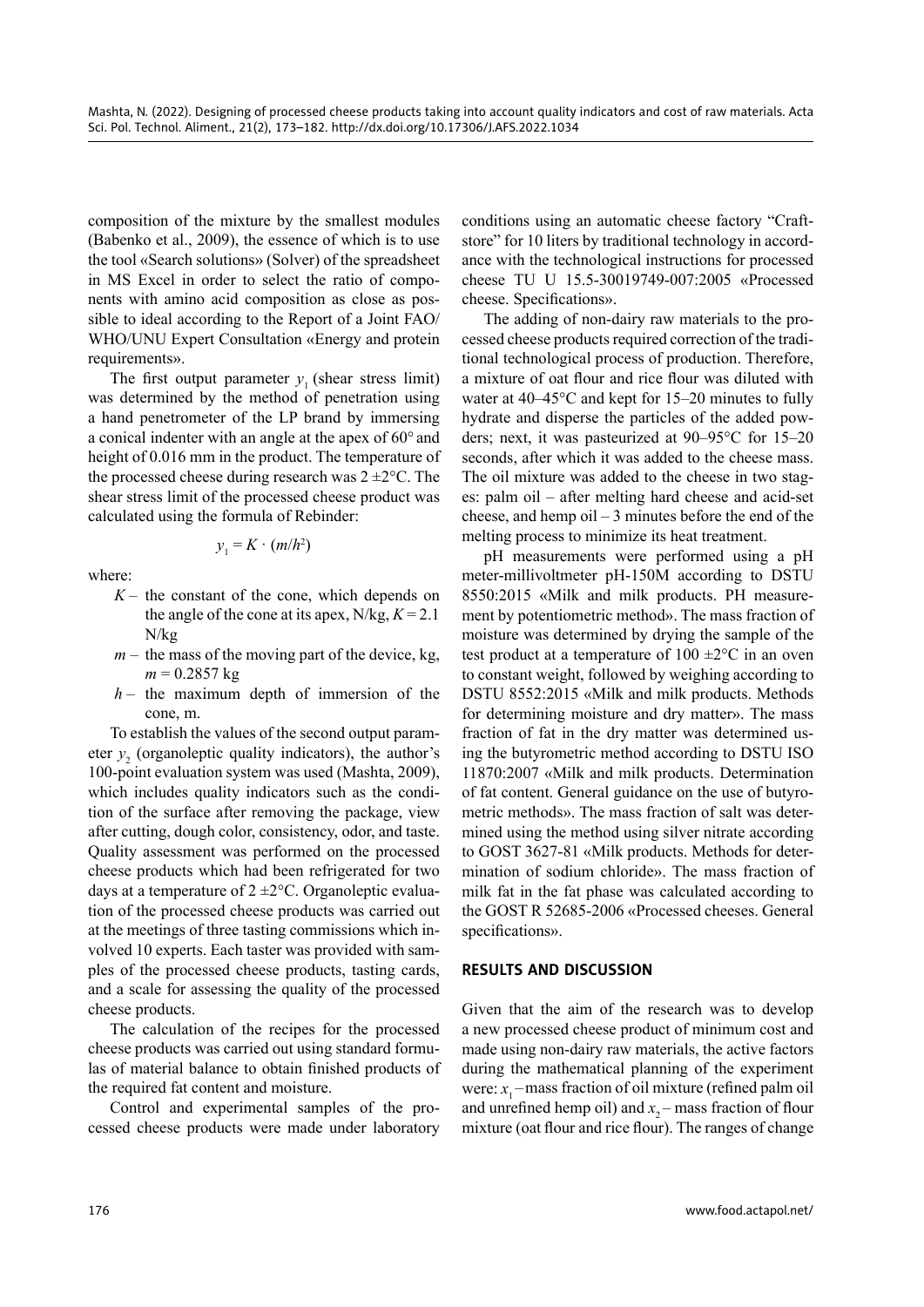of these factors and the intervals of their variation are given in Table 1. Acceptable values of the output parameters, which indicate the high quality of processed cheese products, are given in Table 2. The planning matrix and the results of the experiment are presented in Table 3.

According to the results of the statistical processing of the experimental data, we obtained linear models that allow the effects of the amount of oil mixture and flour mixture on the shear stress limit (1) and organoleptic quality indicators (2) of processed cheese products to be predicted.

**Table 1.** Terms of experiment planning

| The active factors                                                   | Level |             |                   | Interval of |  |
|----------------------------------------------------------------------|-------|-------------|-------------------|-------------|--|
|                                                                      | $-1$  | 0           | $+1$              | variation   |  |
| $x_{1}$<br>mixture of hemp oil $(15.9\%)$<br>and palm oil $(84.1\%)$ | 8.00  | 10.00 12.00 |                   | 2.00        |  |
| x,<br>mixture of oat flour $(55%)$<br>and rice flour $(45%)$         | 0.50  |             | $1.50 \quad 2.50$ | 1.00        |  |

**Table 2.** Acceptable values of output parameters

| The name of the output<br>parameter | Unit of<br>measurement | Acceptable<br>value |
|-------------------------------------|------------------------|---------------------|
| Shear stress limit                  | pascal                 | 650-700             |
| Organoleptic evaluation             | points                 | $87 - 100$          |

**Table 3.** Planning matrix and experiment results

$$
y_1 = 647.50 - 72.5x_1 + 62.5x_2 - 7.5x_1x_2 \tag{1}
$$

$$
y_2 = 89.55 - 1.2x_1 + 3.5x_2 - 0.25x_1x_2 \tag{2}
$$

Graphic interpretation of the dependence of the shear stress limit and organoleptic parameters on the number of added components of non-dairy raw materials is given in Figure 1. It is evident to obtain processed cheese products with the optimal value of shear stress (650–700 Pa) by increasing the mass fraction of the flour mixture requires the mass fraction of the oil mixture to be increased based on hemp oil and palm oil. It is possible to obtain a product with less elastic consistency by using the minimum amount of flour mixture (0.5% in the researched case) and the maximum amount of oil mixture (12% in the researched case). However, this consistency reduces the overall organoleptic evaluation of the finished product. To obtain a product with a more elastic consistency, it is necessary to increase the mass fraction of the flour mixture while reducing the mass fraction of the oil mixture.

The next stage of research was to find the optimal values of the mass fraction of the recipe components, taking into account the cost of the finished product. The optimization task was formulated as follows: it is necessary to find the following values of independent variables  $x_1$  and  $x_2$ , at which the cost of the raw material of the processed cheese product will be the lowest possible, and organoleptic evaluation and shear stress limit will be acceptable: 87–100 points and 650– 700 Pa respectively. The graphs corresponding to the optimization problem that we formulated are given in Figure 2.

|                              | Active factors |             |                                                                          |         | Output parameters        |                                      |
|------------------------------|----------------|-------------|--------------------------------------------------------------------------|---------|--------------------------|--------------------------------------|
| Experimental<br>point number |                | code values | natural values<br>% of the total mass<br>of the processed cheese product |         | shear stress limit<br>Pa | organoleptic in-<br>dicators, points |
|                              | $x_{1}$        | $x_{2}$     | $x_{1}$                                                                  | $x_{2}$ | $y_1$                    | $y_{2}$                              |
|                              | $+1$           | $+1$        | 12.00                                                                    | 2.50    | 630                      | 92.1                                 |
| $\overline{c}$               | $+1$           | $-1$        | 12.00                                                                    | 0.50    | 520                      | 84.6                                 |
| 3                            | $-1$           | $+1$        | 8.00                                                                     | 2.50    | 790                      | 94.0                                 |
| 4                            | $-1$           | $-1$        | 8.00                                                                     | 0.50    | 650                      | 87.5                                 |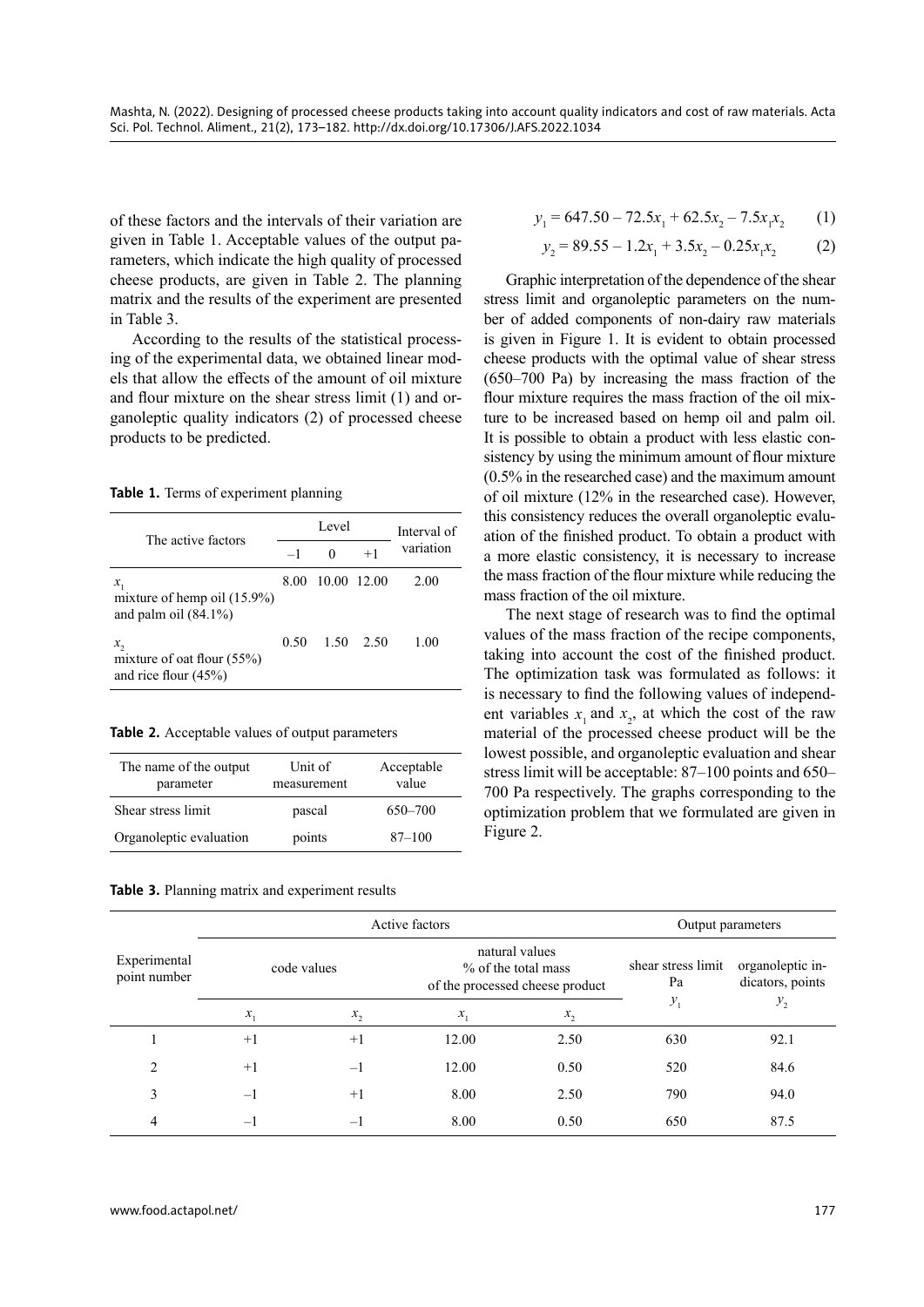



**Fig. 1.** Graphical interpretation of the influence of the mass fraction of the oil mixture and flour mixture on shear stress limit (**a**) and organoleptic quality indicators (**b**) of the processed cheese products



Fig. 2. Search for the minimum cost of processed cheese product (with a dry matter content of 46% and a mass fraction of fat in the dry matter of at least 55%)

Determining the cost at the intersection of the graphs will allow the values of  $x_1$  and  $x_2$  to be set at a level where the recipe of the processed cheese products will be minimal. Therefore, Table 4 shows the mixtures and the cost of the raw material of the processed cheese products at these points. Thus, the minimum cost of the processed cheese product is at the point

 $x_1 = 0.75$ ,  $x_2 = 1$  with a mass fraction of the oil mixture of 11.5% and a mass fraction of the flour mixture of 2.5%. However, to reliably ensure the proper quality of the product, it is necessary to take into account the value of the error of the experiment, which at 95% reliability for factors  $x_1$  and  $x_2$ , respectively, is  $\Delta x_1 = \pm 0.09$  $(0.66-0.84)$  and  $\Delta x_2 = \pm 0.05$  (0.95–1.05). The cost of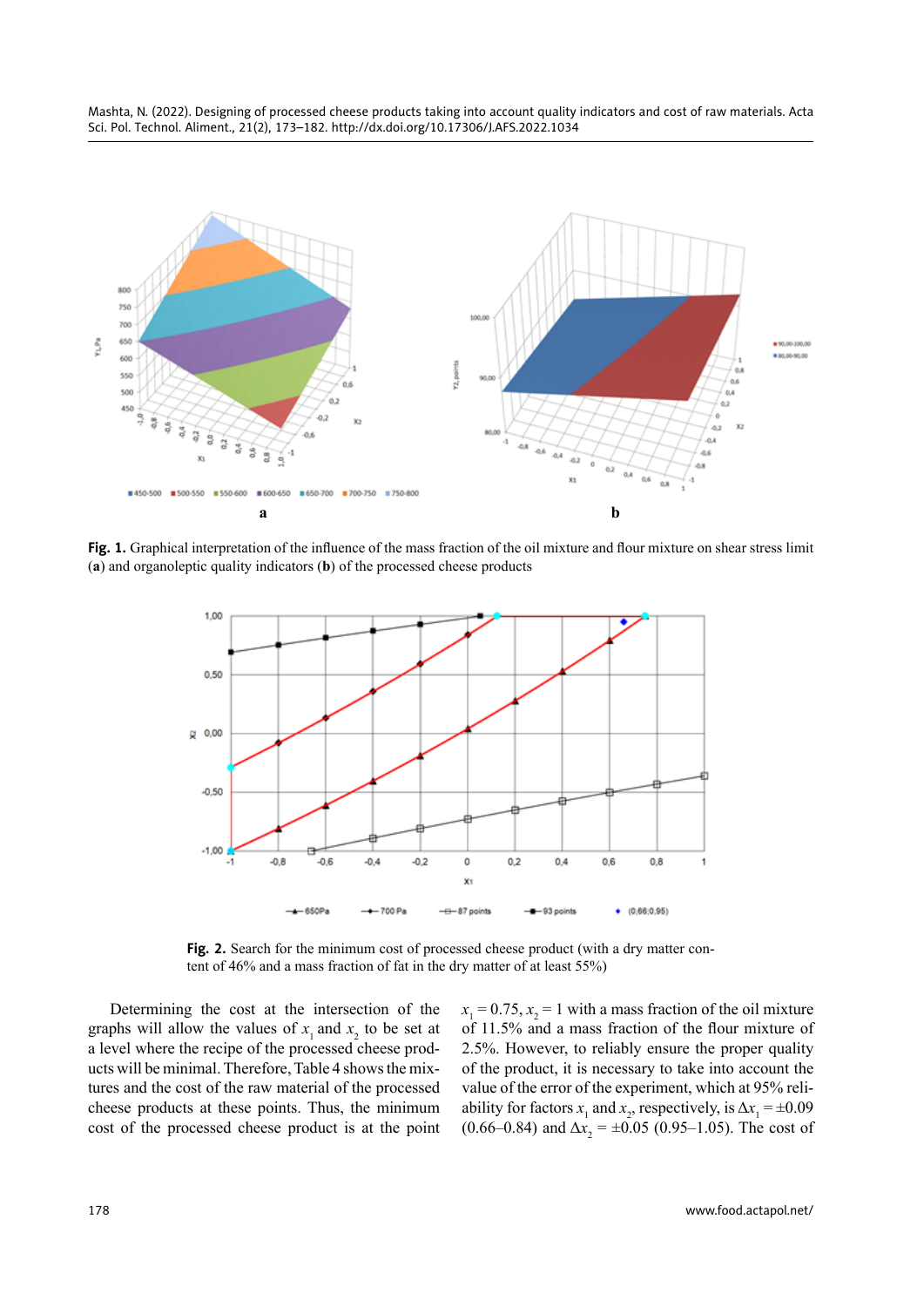| No                                                                                                       | Prescription component                                                   | The content of components at the points of intersection of graphs<br>kg/1020 kg of finished product |                             |                            |                           |
|----------------------------------------------------------------------------------------------------------|--------------------------------------------------------------------------|-----------------------------------------------------------------------------------------------------|-----------------------------|----------------------------|---------------------------|
|                                                                                                          |                                                                          | $x_1 = -1$<br>$x_2 = -1$                                                                            | $x_1 = -1$<br>$x_2 = -0.29$ | $x_1 = 0.125$<br>$x_2 = 1$ | $x_1 = 0.75$<br>$x_2 = 1$ |
| 1                                                                                                        | hard cheese with a dry matter content of 57%<br>and a fat content of 50% | 442.86                                                                                              | 435.62                      | 422.46                     | 402.06                    |
| 2                                                                                                        | acid-set cheese with a mass fraction of fat of 9%                        | 250.00                                                                                              | 250.00                      | 250.00                     | 250.00                    |
| 3                                                                                                        | butter with a mass fraction of fat of 73%                                | 37.53                                                                                               | 39.53                       | 11.74                      | 2.26                      |
| 4                                                                                                        | skimmed milk powder with a mass fraction<br>of dry matter of 96%         | 19.73                                                                                               | 15.61                       | 8.77                       | 15.03                     |
| 5                                                                                                        | oil mixture (palm oil 84.1% and hemp oil 15.9%)                          | 81.60                                                                                               | 81.60                       | 104.55                     | 117.30                    |
| 6                                                                                                        | flour mixture (oat flour 55% and rice flour 45%)                         | 5.10                                                                                                | 12.34                       | 25.50                      | 25.50                     |
| 7                                                                                                        | salt-melter Carfosel 996                                                 | 15.00                                                                                               | 15.00                       | 15.00                      | 15.00                     |
| 8                                                                                                        | ascorbic acid                                                            | 1.02                                                                                                | 1.02                        | 1.02                       | 1.02                      |
| 9                                                                                                        | tincture of walnut leaves                                                | 1.02                                                                                                | 1.02                        | 1.02                       | 1.02                      |
| 10                                                                                                       | drinking water                                                           | 166.14                                                                                              | 168.27                      | 179.94                     | 190.82                    |
| The cost of raw materials for the manufacture of 1 kg<br>3.68<br>3.54<br>3.43<br>3.72<br>of product, EUR |                                                                          |                                                                                                     |                             |                            |                           |

**Table 4.** Recipe and cost of processed cheese products at the intersections of graphs

raw materials used will be higher. Accordingly, Table 5 shows the recipe and the cost of the processed cheese product at points  $x_1 = 0.66$  and  $x_2 = 0.95$ , which corresponds to the optimal composition (11.32% of the oil mixture and 2.45% of the flour mixture).

The results of the organoleptic studies confirmed the high quality of the developed product, which is

characterized by a slightly elastic, homogeneous consistency; a pure, pronounced odor with a slight aroma of roasted sunflower seeds (due to the adding of unrefined hemp oil); a moderately salty pleasant taste with a slight aftertaste of oatmeal; a uniform cream color.

According to the shear stress limit (Table 6), the developed processed cheese product corresponds to

**Table 5.** Basic and developed recipe of processed cheese products with a dry matter content of 46% and a mass fraction of fat in the dry matter of at least 55%

| No | Prescription component                                                | Basic sample | Developed product |
|----|-----------------------------------------------------------------------|--------------|-------------------|
|    | C                                                                     | 3            | 4                 |
|    | hard cheese with a dry matter content of 57% and a fat content of 50% | 450.00       | 412.77            |
|    | acid-set cheese with a mass fraction of fat of 9%                     | 250.00       | 250.00            |
| 3  | margarine with a mass fraction of fat of 72%                          | 55.00        |                   |
| 4  | butter with a mass fraction of fat of 73%                             |              | 0.66              |
|    | skimmed milk powder with a mass fraction of dry matter of 96%         | 19.70        | 12.31             |
| 6  | palm oil                                                              | 67.78        | 97.10             |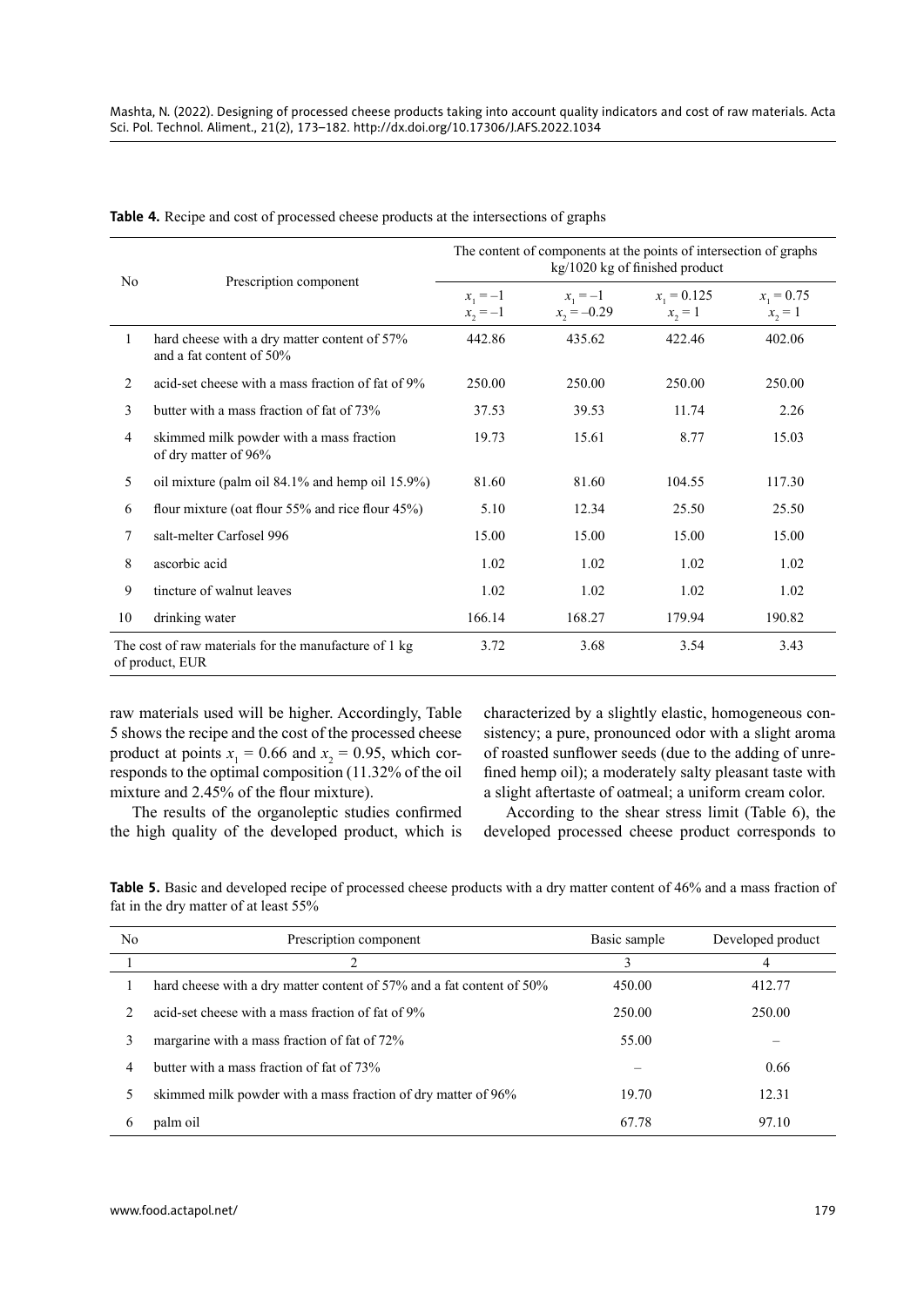**Table 5 – cont.**

|    | $\overline{2}$                                                        | 3        | 4        |
|----|-----------------------------------------------------------------------|----------|----------|
| 7  | hemp oil                                                              |          | 18.36    |
| 8  | oat flour                                                             |          | 13.75    |
| 9  | rice flour                                                            |          | 11.24    |
| 10 | salt-melter Carfosel 996                                              | 15.00    | 15.00    |
| 11 | stabilizer Prodamul GMP-250                                           | 3.50     |          |
| 12 | ascorbic acid                                                         | $\equiv$ | 1.02     |
| 13 | tincture of walnut leaves                                             |          | 1.02     |
| 14 | drinking water                                                        | 159.02   | 186.77   |
| 15 | total                                                                 | 1 020.00 | 1 020.00 |
|    | The cost of raw materials for the manufacture of 1 kg of product, EUR | 3.57     | 3.48     |

**Table 6.** Physico-chemical and rheological parameters of basic and developed processed cheese products

| No.            | Name of indicator                             | Basic sample       | Developed sample   |
|----------------|-----------------------------------------------|--------------------|--------------------|
|                | shear stress limit, Pa                        | $599.30 \pm 26.58$ | $655.96 \pm 24.40$ |
| $\mathcal{L}$  | mass fraction of fat, %                       | $25.33 \pm 0.05$   | $25.30 \pm 0.02$   |
| 3              | mass fraction of milk fat in the fat phase, % | $58.71 \pm 0.05$   | $55.26 \pm 0.02$   |
| $\overline{4}$ | mass fraction of moisture, %                  | $53.88 \pm 0.12$   | $53.78 \pm 0.06$   |
| 5              | mass fraction kitchen salt, %                 | $1.28 \pm 0.014$   | $1.21 \pm 0.023$   |
| 6              | active acidity, pH, units                     | $5.70 \pm 0.032$   | $5.6 \pm 0.038$    |
|                |                                               |                    |                    |

 $n = 3, p \le 0.05$ .

the recommended values (from 650 to 700 Pa). A more elastic consistency compared to the base sample was obtained mainly by using rice flour. The mass fraction of fat and the mass fraction of moisture in the basic and developed samples of the processed cheese products are at the same level (approximately 25.3% and 53.8%, respectively), which was laid down in the design of the recipes using material balance formulas. We also note a fairly high mass fraction of milk fat in the fat phase of the developed sample  $(55.26 \pm 0.02\%)$ and low salt content  $(1.21 \pm 0.023\%)$  due to the decrease in the amount of hard cheese in the developed recipe. The pH of the cheese mass of the developed product is  $5.6 \pm 0.038$  units, which is in the proposed range of 5.2–5.7.

# **CONCLUSION**

**1.** To develop the recipe of a cost-optimized processed cheese product, it is advisable to use experimental planning for a linear model of dependence. The active factors may be the mass fraction of non-dairy raw materials, and the output parameters are rheological and organoleptic quality indicators.

**2.** The obtained experimental and statistical mathematical models of dependences of shear stress limit and organoleptic evaluation on the amount and ratio of added non-dairy supplements (mixture of palm oil and hemp oil and mixture of oat flour and rice flour) can be used to predict the quality and cost of processed cheese products.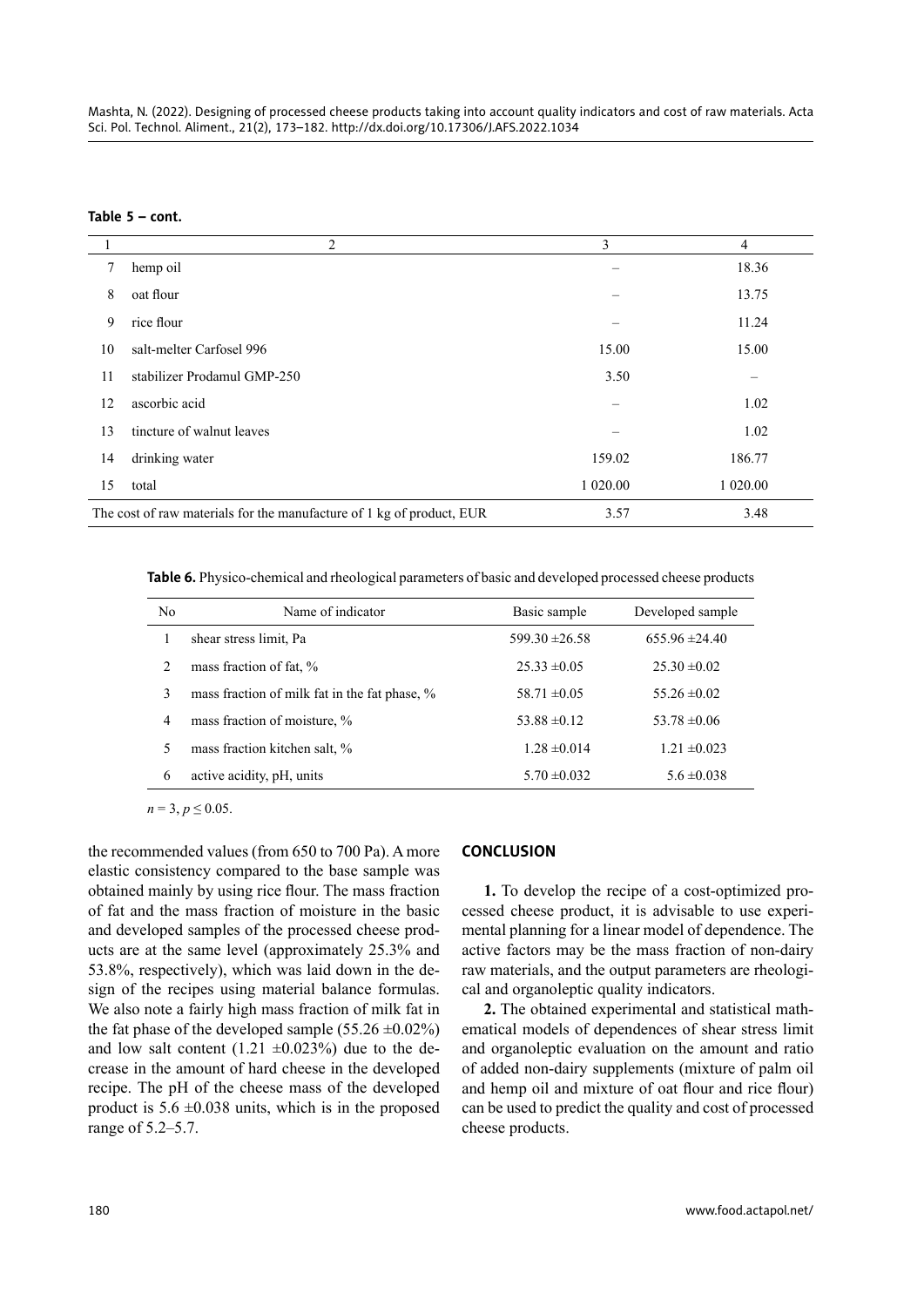**3.** It is possible to use a mixture of palm oil and hemp oil (in the ratio of 84.1:15.9) in the amount of 8 to 12% of the total number of raw components and a mixture of oat flour and rice flour (in the ratio of 55:45) in the amount of 0.5 to 2.5% in the recipe of processed cheese products. It is possible to obtain a product of different consistency (from plastic to elastic) with a high organoleptic rating which depends on the amount and ratio of the non-dairy supplements used.

**4.** The processed cheese product which consists of 11.32% of a mixture of palm oil and hemp oil and 2.45% of a mixture of oat flour and rice flour is characterized by a minimum cost. The product has an elastic, homogeneous consistency, a clean and pronounced odor with a slight aroma of roasted sunflower seeds, a moderately salty pleasant taste with a slight aftertaste of oatmeal, and a creamy uniform color. The physicochemical parameters (mass fraction of moisture, fat, salt, and pH) are within the established norms.

**5.** The proposed approach to the design of the recipe, taking into account its cost, can be used in the manufacturing of processed cheese products using other non-dairy raw materials.

# **REFERENCES**

- Abbas, K. A., Abdelmontaleb, H. S., Hamdy, S. M., Aït-Kaddour, A. (2021). Physicochemical, functional, fatty acids profile, health lipid indices, microstructure and sensory characteristics of walnut-processed cheeses. Foods, 10(10), 2274. <https://doi.org/10.3390/foods10102274>
- Alimardanova, M., Tlevlessova, D., Bakiyeva, V., Akpanov, Z. (2021). Revealing the features of the formation of the properties of processed cheese with wild onions. East.- -Eur. J. Enterpr. Technol., 4 (11(112)), 73–81[. https://](https://doi.org/10.15587/1729-4061.2021.239120) [doi.org/10.15587/1729-4061.2021.239120](https://doi.org/10.15587/1729-4061.2021.239120)
- Atwaa, E. H., Mahytab, R. F., El-Sattar, E. A. (2020). Production of functional spreadable processed cheese supplemented with sweet red pepper paste. J. Food Dairy Sci., 11(5), 127–132. [https://doi.org/10.21608/](https://doi.org/10.21608/jfds.2020.102741) [jfds.2020.102741](https://doi.org/10.21608/jfds.2020.102741)
- Babenko, P. P., Gruzinov, E. V., Ivanova, M. V., Kremer, A. I. (2009). Komp'yuternoe proektirovanie smesej rastitel'nyh belkov, optimizirovannyh po soderzhaniyu nezamenimyh aminokislot [Computer-aided design of plant protein blends optimized for essential amino acid content]. Storage Proc. Farm Prod., 12, 44–47 [in Russian].
- Bolgova, N., Samilyk, M., Kohan, V., Lisova, N. (2020). Expanding the range of processed cheeses using sunflower

isolate. Sci. Messenger LNU Vet. Med. Biotechnol. Ser. Food Technol., 22 (94), 23–26 [in Ukrainian]. [https://](https://doi.org/10.32718/nvlvet-f9405) [doi.org/10.32718/nvlvet-f9405](https://doi.org/10.32718/nvlvet-f9405)

- Cardoso, L. G., Bordignon, I. J. Junior, da Silva, R. V., Mossmann, J., Reinehr, C. O., Colla, L. M. (2020). Processed cheese with inulin and microencapsulated chia oil (*Salvia hispanica*). Food Biosci., 37. [https://doi.](https://doi.org/10.1016/j.fbio.2020.100731) [org/10.1016/j.fbio.2020.100731](https://doi.org/10.1016/j.fbio.2020.100731)
- da Silva, D. F, de Souza Ferreira, S. B., Bruschi, M. L., Britten, M., Matumoto-Pintro, P. T. (2016). Effect of commercial konjac glucomannan and konjac flours on textural, rheological and microstructural properties of low fat processed cheese. Food Hydrocoll., 60, 308– 316. <https://doi.org/10.1016/j.foodhyd.2016.03.034>
- Darwish, A. A., Tawfek, M. A., Baker, E. A. (2020). Texture, sensory attributes and antioxidant activity of spreadable processed cheese with adding date seed powder. J. Food Dairy Sci., 11(12), 377–383. [http://doi.org/10.21608/](http://doi.org/10.21608/jfds.2021.60281.1014) [jfds.2021.60281.1014](http://doi.org/10.21608/jfds.2021.60281.1014)
- El-Dardiry, A. I. (2021). Impact of carrot pomace paste (*Daucus carota* L.) addition on some properties of processed cheese. Egypt. J. Appl. Sci., 36 (7–8), 16–28. <http://doi.org/10.21608/EJAS.2021.195258>
- El-Loly, M. M., Farahat, E. S., Mohamed, A. G. (2021). Novel approach for producing processed cheese fortified with date syrup. ACS Food Sci. Technol., 1 (5), 737– 744. <http://doi.org/10.1021/acsfoodscitech.1c00012>
- El-Sayed, M. I., Shalaby, T. I. (2021). Production of processed cheese supplemented with curcumin nanoemulsion. Am. J. Food Nutr., 9, 3, 96–105[. http://doi.org/](%20http://doi.org/10.12691/ajfn-9-3-1) [10.12691/ajfn-9-3-1](%20http://doi.org/10.12691/ajfn-9-3-1)
- El-Sayed, S. M., Elaaser, M., El-Sayed, H. S. (2021). Ameliorate the processed cheese production by functional microcapsules loaded with mustard seed extract and *Bifidobacterium bifidum*. Biocatal. Agric. Biotechnol., 38. <https://doi.org/10.1016/j.bcab.2021.102221>
- Elsayed, S., El-Sayed, H., Salama, H. H., Abd-Rabou, N. (2021). Preparation and evaluation of microencapsulated fig leaves extract for production novel processed cheese sauce. Egypt. J. Chem., 64, 4, 1665–1678. [https://](https://doi.org/10.21608/ejchem.2020.52706.3087) [doi.org/10.21608/ejchem.2020.52706.3087](https://doi.org/10.21608/ejchem.2020.52706.3087)
- Farahat, E. S., Mohamed, A. G., El-Loly, M. M., Gafour, W. A. (2021). Innovative vegetables-processed cheese: I. Physicochemical, rheological and sensory characteristics. Food Biosci., 42. [https://doi.org/10.1016/j.](https://doi.org/10.1016/j.fbio.2021.101128) [fbio.2021.101128](https://doi.org/10.1016/j.fbio.2021.101128)
- Ferrão, L. L., Ferreira, M. V., Cavalcanti, R. N., Carvalho, A. F., Pimentel, T. C., Silva, H. L. A., …, Cruz, A. G. (2018). The xylooligosaccharide addition and sodium reduction in *requeijão cremoso* processed cheese. Food Res. Int., 107, 137–147. [https://doi.org/10.1016/](https://doi.org/10.1016/j.foodres.2018.02.018) [j.foodres.2018.02.018](https://doi.org/10.1016/j.foodres.2018.02.018)